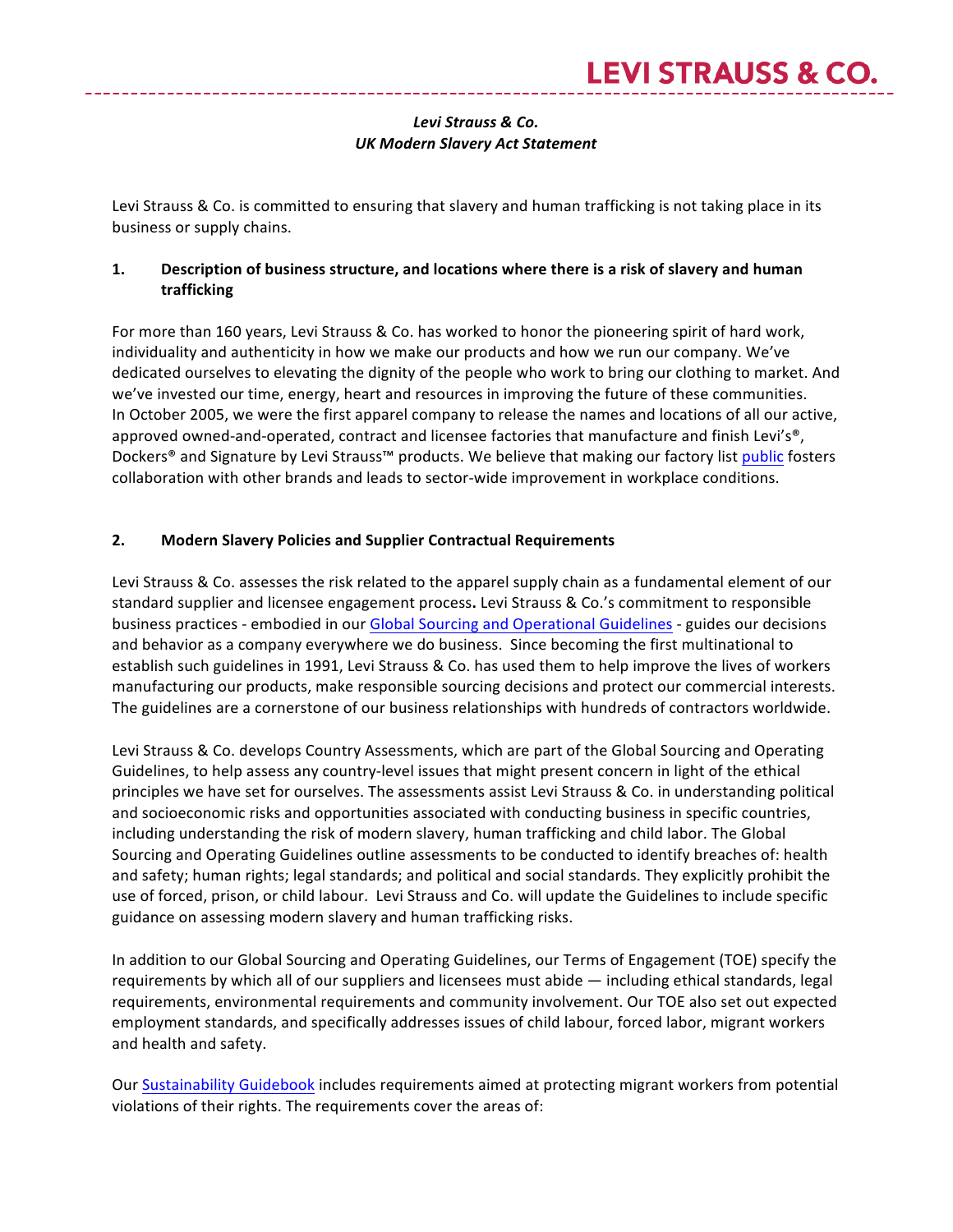- Recruitment
- Employment contracts
- Remuneration and benefits
- Worker communications
- Accommodations and food
- Social activities and religious practices
- Repatriation

All Levi Strauss & Co. suppliers are required to adhere to local law and the requirements contained in Levi Strauss & Co.'s Sustainability Guidebook - whichever is stricter.

Levi Strauss & Co.'s purchasing agreements require all suppliers to comply with applicable laws within the country of business, as well as our Global Sourcing and Operating Guidelines and our Terms of Engagement regarding forced and prison labor.

#### **3. Steps Taken to Assess and Manage Risk**

We conduct assessments of our suppliers based on the conditions outlined in our TOE. These assessments are based on standards found in our Sustainability Guidebook, which all our suppliers receive. These assessments involve on-site and off-site discussions with workers, management interviews, review of factory records (such as timecards and payroll) and health and environmental safety inspections. Each assessment identifies areas for improvement and a detailed corrective action plan, including actions, responsible parties and timelines. Regular follow-up visits are also conducted to ensure suppliers are completing their corrective action plans on a timely basis. We conduct both announced and unannounced assessments.

Where a business partner or supplier fails to meet our standards, or comply with any of our TOE, they are given a short period to correct the problem. If, on our next inspection, certain cases of noncompliance have not been resolved within a timely manner, Levi Strauss & Co. has rights, where appropriate, to terminate the business relationship.

Levi Strauss & Co. maintains and enforces internal accountability procedures for employees and contractors regarding company standards in forced labor and human trafficking. While these accountability procedures are targeted at forced and child labour, amongst others, these will be amended to include reference to slavery and human trafficking. In the case of non-compliance, Levi Strauss & Co. reserves the right to examine the specific situation and develop a best possible strategy for resolution.

### **4.** Due Diligence in the Business and Supply chains

We employ a full-time staff located around the world to oversee compliance, and advise on and monitor suppliers' sustainability programs. To supplement our own monitoring efforts, we use third-party monitors to conduct regular assessments of every factory, key fabric mills and our product licensee suppliers. All third-party monitors understand the scope of our labor, environment, health and safety standards and know the local languages, laws, culture and business context of each country in which they operate. All third-party monitors must be approved by Levi Strauss & Co. Approximately 80